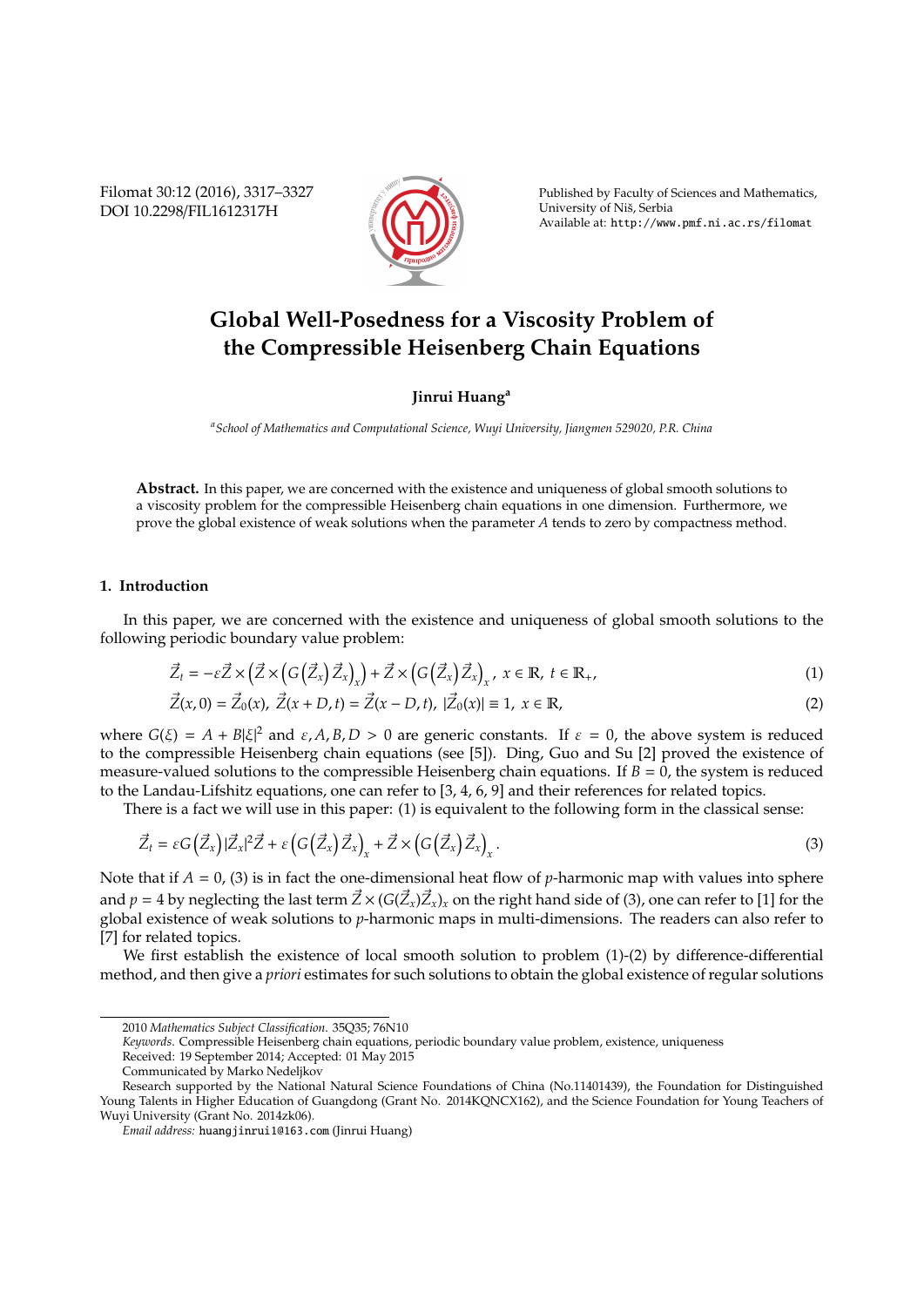for fixed  $\varepsilon = 1$ , positive *A* and *B*. Furthermore, observing that some basic energy estimates independent of *A*, we prove the global existence of weak solutions provided that  $A = 0$ . Let  $\Omega = [-D, D]$ . Now we state the main results as follows.

**Theorem 1.1.** Let  $\vec{Z}_0(x) \in H^k(\Omega)$ ,  $k \geq 2$ . Then for any given T > 0, problem (1)-(2) admits a unique global regular *solution*  $\vec{Z}(x, t)$ :

$$
\vec{Z}(x,t)\in\mathcal{F}(T)=\bigg(\bigcap_{s=0}^{[\frac{k}{2}]}W^{s,\infty}(0,T;H^{k-2s}(\Omega))\bigg)\bigcap\bigg(\bigcap_{s=0}^{[\frac{k+1}{2}]}H^s(0,T;H^{k+1-2s}(\Omega))\bigg).
$$

**Theorem 1.2.** Let  $\vec{Z}_0(x) \in W^{1,4}(\Omega)$  and  $A = 0$ . Then for any given T > 0, problem (1)-(2) admits a global weak *solution*  $\vec{Z}(x, t)$  *such that* 

$$
\vec{Z}(x,t)\in L^\infty\left(0,T;W^{1,4}(\Omega)\right),\ \vec{Z}_t(x,t)\in L^2\left(0,T;L^2(\Omega)\right),
$$

*and (1) holds in the sense of distribution.*

### **2. Local Smooth Solution**

We need the following well known lemmas.

**Lemma 2.1.** *([8])* Let p be real number and  $j$ , *m* be integers such that  $2 \le p \le \infty$ ,  $0 \le j \le m$ . Then

$$
\|\delta^j u_h\|_p \leq C \|u_h\|_2^{1-\alpha} \left( \|\delta^m u_h\|_2 + \frac{\|u_h\|_2}{(2D)^m} \right)^{\alpha},
$$

where  $u_h = \{ u_j = u(x_j) | j = 0, \pm 1, \pm 2, \ldots, \pm J \}$ ,  $x_j = jh$ ,  $h = 2D/J$ ,  $\alpha = \frac{1}{m}(j + \frac{1}{2} - \frac{1}{p})$ , C is a constant which is *independent of u<sup>h</sup> and h, and*

$$
\|\delta^k u_h\|_p = \left(\sum_{i=0}^{J-k} \left|\frac{\Delta_+^k u_i}{h^k}\right|^p h\right)^{\frac{1}{p}}, \quad \|\delta^k u_h\|_\infty = \max_{0 \le j \le J-k} \left|\frac{\Delta_+^k u_j}{h^k}\right|.
$$

**Lemma 2.2.** ([8]) Let  $u_h = \{u_i = u(x_i) | j = 0, \pm 1, \pm 2, \ldots, \pm J, \cdots \}$ ,  $v_h = \{u_i = v(x_i) | j = 0, \pm 1, \pm 2, \ldots, \pm J, \cdots \}$ , *and*  $u_{j+J} = u_j$ *,*  $v_{j+J} = v_j$ *, we have* 

(i). 
$$
\sum_{j=1}^{J} u_j \Delta_{-} v_j = - \sum_{j=0}^{J-1} v_j \Delta_{+} u_j,
$$
  
\n(ii). 
$$
\sum_{j=1}^{J} u_j \Delta_{+} \Delta_{-} v_j = - \sum_{j=0}^{J-1} \Delta_{+} u_j \Delta_{+} v_j,
$$
  
\n(iii). 
$$
\Delta_{+}(u_j v_j) = u_{j+1} \Delta_{+} v_j + v_j \Delta_{+} u_j, \quad \Delta_{-}(u_j v_j) = u_{j-1} \Delta_{-} v_j + v_j \Delta_{-} u_j,
$$

*where* ∆+*,* ∆<sup>−</sup> *denote the forward and backward di*ff*erence respectively.*

To get the existence of local smooth solution of (1)-(2), we apply the differential-difference method. Our aim is to construct the local solution (in time *t*) of (1)-(2) as limits of sequence { $\vec{Z}_h$ } when *h* tends to zero. We only consider the case  $\varepsilon = 1$ . Firstly, we establish the following difference-differential system:

$$
\frac{d\vec{Z}_j}{dt} = -\vec{Z}_j \times \left(\vec{Z}_j \times \frac{\Delta - \left(G\left(\frac{\Delta + \vec{Z}_j}{h}\right) \frac{\Delta + \vec{Z}_j}{h}\right)}{h}\right) + \vec{Z}_j \times \frac{\Delta - \left(G\left(\frac{\Delta + \vec{Z}_j}{h}\right) \frac{\Delta + \vec{Z}_j}{h}\right)}{h},\tag{4}
$$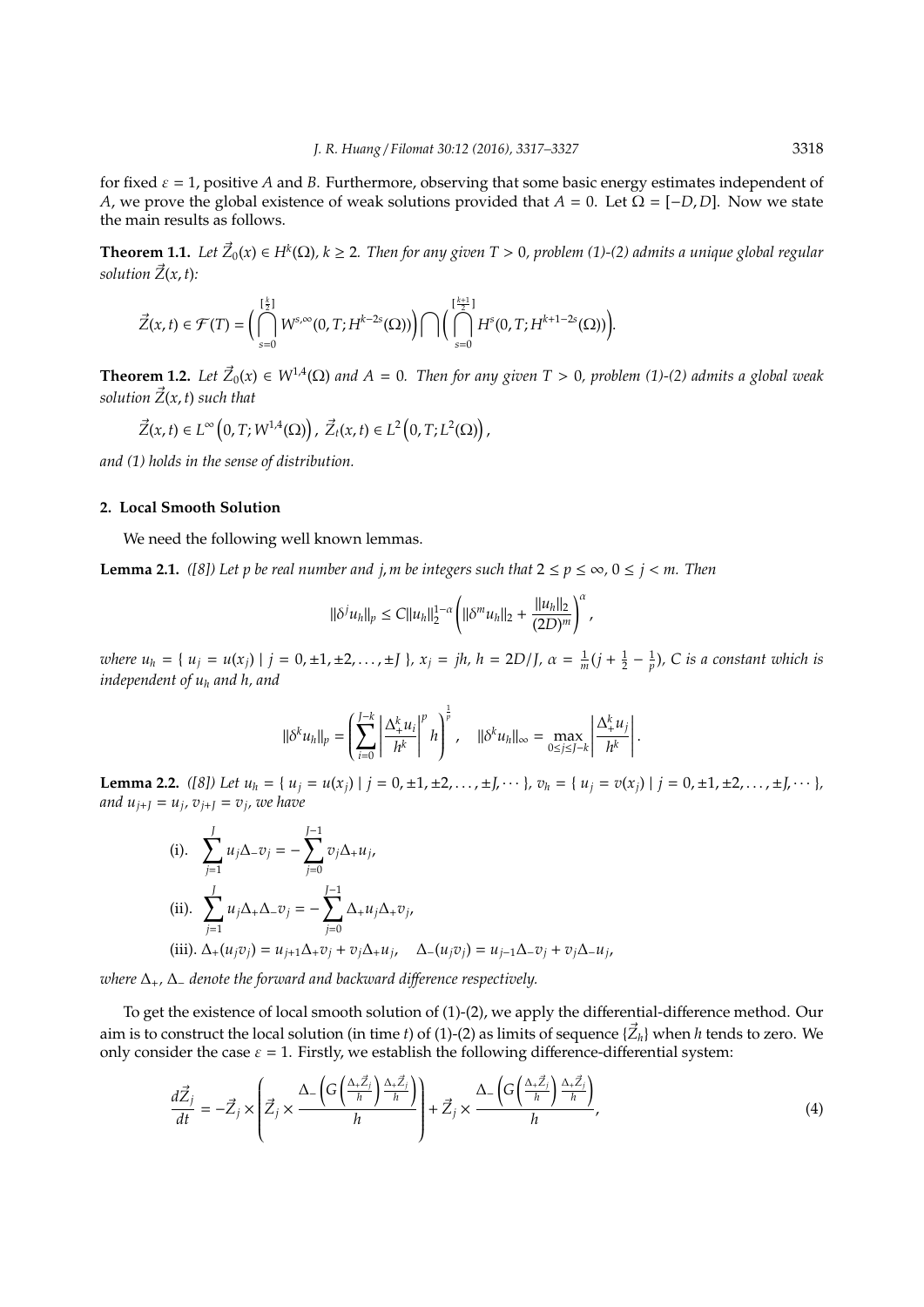*J. R. Huang* / *Filomat 30:12 (2016), 3317–3327* 3319

$$
\vec{Z}_j|_{t=0} = \vec{Z}_{0j} = \vec{Z}_0(jh),\tag{5}
$$

$$
\vec{Z}_{j+1} = \vec{Z}_j,\tag{6}
$$

where  $j = 0, \pm 1, \pm 2, \dots, \pm J, \dots, h = \frac{2D}{J}, \vec{Z}_j = \vec{Z}(jh, t), J > 0.$ 

It is clear that the initial value problem for ordinary differential equations (4)-(6) admits a local smooth solution. For such solution, we shall give some estimates uniformly in *h* and then get a local smooth solution to problem (1)-(2). In this section we always denote a smooth solution of (4)-(6) by  $\vec{Z}_j$ ,  $j = 0, \pm 1, \pm 2, \cdots$ .

**Lemma 2.3.** If  $\vec{Z}_0(x) \in W^{1,4}(\Omega)$ , then  $\vec{Z}_j(t) \in S^2$  for all t and there are uniform constants  $T_0 > 0$ ,  $C > 0$  independent *of h such that*

$$
\sup_{0 \le t \le T_0} (||\delta \vec{Z}_h(t)||_2 + ||\delta \vec{Z}_h(t)||_4) \le C. \tag{7}
$$

*Proof.* Firstly, multiplying (4) by  $\vec{Z}_j$ , we obtain  $\vec{Z}_j \cdot \vec{Z}_{jt} = 0$ ,  $j \in \mathbb{Z}$ . Then we have

$$
|\vec{Z}_j(t)| = |\vec{Z}_{0j}| \equiv 1, \quad j \in \mathbb{Z}.
$$
 (8)

Secondly, it follows from (4) that

$$
\frac{d\Delta_{+} \vec{Z}_{j}}{dt} = -\Delta_{+} \left( \vec{Z}_{j} \times \left( \vec{Z}_{j} \times \frac{\Delta_{-} \left( G \left( \frac{\Delta_{+} \vec{Z}_{j}}{h} \right) \frac{\Delta_{+} \vec{Z}_{j}}{h} \right)}{h} \right) \right) + \Delta_{+} \left( \vec{Z}_{j} \times \frac{\Delta_{-} \left( G \left( \frac{\Delta_{+} \vec{Z}_{j}}{h} \right) \frac{\Delta_{+} \vec{Z}_{j}}{h} \right)}{h} \right).
$$
\n(9)

It yields from multiplying (9) by  $G\left(\frac{\Delta + \vec{Z}_j}{h}\right)$  $\int_{0}^{\Delta_{+} \vec{Z}_{j}}$  and then summing over *j* from 0 to *J* − 1 that

$$
\sum_{j=0}^{J-1} G\left(\frac{\Delta_{+} \vec{Z}_{j}}{h}\right) \frac{\Delta_{+} \vec{Z}_{j}}{h} \cdot \frac{d\Delta_{+} \vec{Z}_{j}}{dt} = -\sum_{j=1}^{J} \left| \vec{Z}_{j} \times \frac{\Delta_{-} \left(G\left(\frac{\Delta_{+} \vec{Z}_{j}}{h}\right) \frac{\Delta_{+} \vec{Z}_{j}}{h}\right)}{h} \right|^{2}.
$$
\n(10)

Therefore, we get

$$
\frac{A}{2}\frac{d}{dt}\|\delta \vec{Z}_h\|_2^2 + \frac{B}{4}\frac{d}{dt}\|\delta \vec{Z}_h\|_4^4 + \sum_{j=1}^J \left|\vec{Z}_j \times \frac{\Delta_{-}\left(G\left(\frac{\Delta_{+} \vec{Z}_j}{h}\right) \frac{\Delta_{+} \vec{Z}_j}{h}\right)}{h}\right|^2 = 0.
$$
\n(11)

Then we have

$$
\|\delta \vec{Z}_h(t)\|_2 + \|\delta \vec{Z}_h(t)\|_4 + \int_0^t \sum_{j=1}^J \left| \vec{Z}_j \times \frac{\Delta \left( G \left( \frac{\Delta + \vec{Z}_j}{h} \right) \frac{\Delta + \vec{Z}_j}{h} \right)}{h} \right|^2 dt \le C (\|\vec{Z}_0(x)\|_{W^{1,4}}). \tag{12}
$$

 $\Box$ 

Now we turn to get higher order estimates. Firstly, by noticing  $\vec{Z}_j(t) \in S^2$ , we have from (4) that

$$
\frac{d\vec{Z}_j}{dt} = \frac{\Delta_{-}\left(G\left(\frac{\Delta_{+} \vec{Z}_j}{h}\right)\frac{\Delta_{+} \vec{Z}_j}{h}\right)}{h} - \left(\vec{Z}_j \cdot \frac{\Delta_{-}\left(G\left(\frac{\Delta_{+} \vec{Z}_j}{h}\right)\frac{\Delta_{+} \vec{Z}_j}{h}\right)}{h}\right)\vec{Z}_j + \vec{Z}_j \times \frac{\Delta_{-}\left(G\left(\frac{\Delta_{+} \vec{Z}_j}{h}\right)\frac{\Delta_{+} \vec{Z}_j}{h}\right)}{h}.\tag{13}
$$

Then we get the following lemma.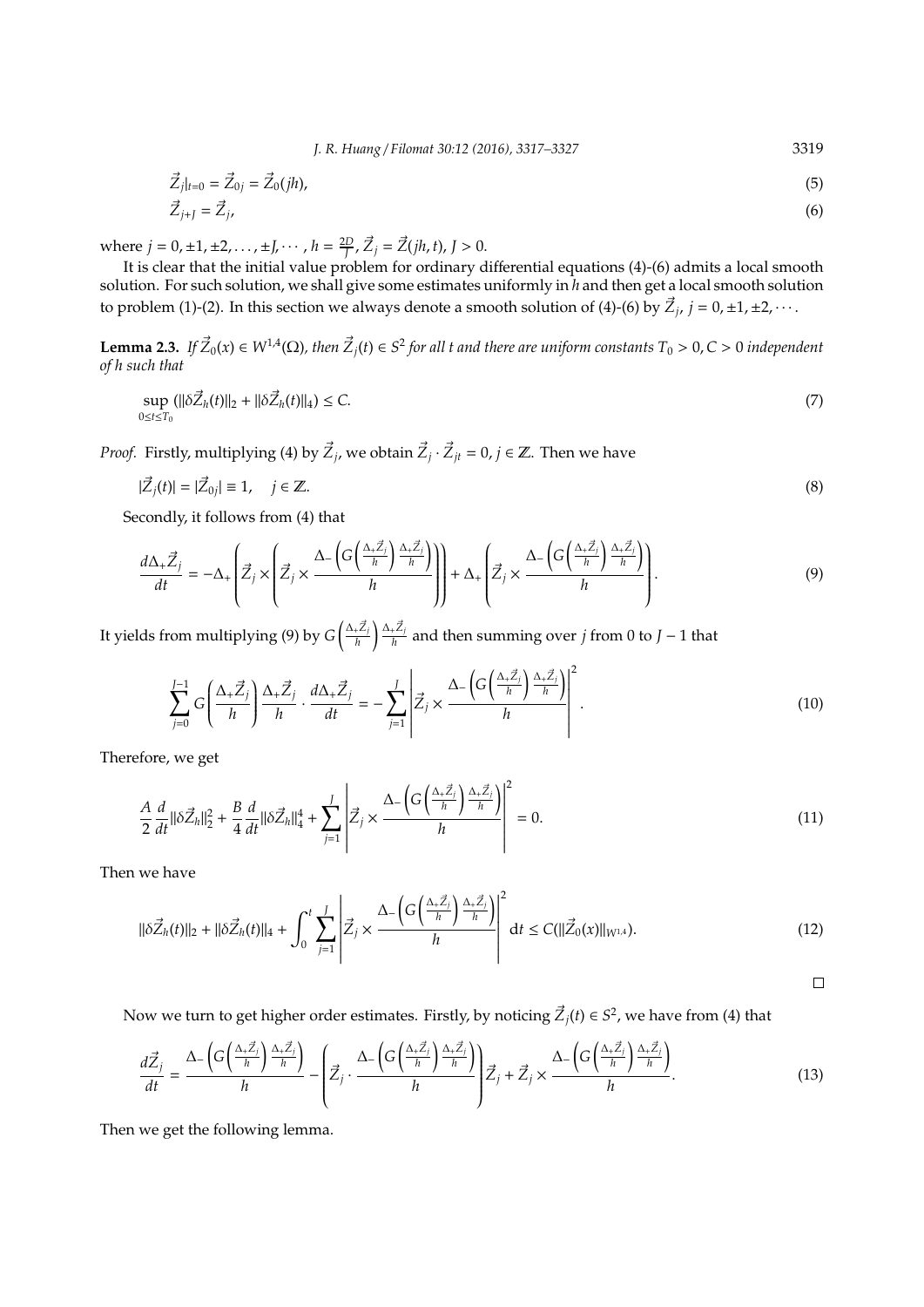**Lemma 2.4.** If  $\vec{Z}_0(x) \in H^2(\Omega)$ , then there are uniform constants  $T_0 > 0$ ,  $C > 0$  independent of h such that

$$
\sup_{0 \le t \le T_0} \left( \|\vec{Z}_{ht}(t)\|_2 + \|\delta^2 \vec{Z}_h(t)\|_2 + \|\delta \vec{Z}_h(t)\|_{\infty} \right) + \int_0^{T_0} \left( \|\delta^3 \vec{Z}_h(t)\|_2^2 + \|\delta \vec{Z}_{ht}(t)\|_2^2 \right) dt \le C. \tag{14}
$$

*Proof.* Taking the forward difference  $\Delta_+$  of (13), multiplying the resulting equations by  $\frac{\Delta_+^2 \Delta_- \vec{Z}_j}{h^3}$ , and then summing over *j* from 1 to *J*, we have

$$
-\frac{1}{2}\frac{d}{dt}\sum_{j=0}^{J-1}\left|\frac{\Delta_{+}^{2}\vec{Z}_{j}}{h^{2}}\right|^{2}h = \sum_{j=1}^{J}\frac{\Delta_{+}\Delta_{-}\left(G\left(\frac{\Delta_{+}\vec{Z}_{j}}{h}\right)\frac{\Delta_{+}\vec{Z}_{j}}{h}\right)}{h}\cdot\frac{\Delta_{+}^{2}\Delta_{-}\vec{Z}_{j}}{h^{3}} - \sum_{j=1}^{J}\Delta_{+}\left(\left|\vec{Z}_{j}\cdot\frac{\Delta_{-}\left(G\left(\frac{\Delta_{+}\vec{Z}_{j}}{h}\right)\frac{\Delta_{+}\vec{Z}_{j}}{h}\right)}{h}\right|\vec{Z}_{j}\right)\cdot\frac{\Delta_{+}^{2}\Delta_{-}\vec{Z}_{j}}{h^{3}} + \sum_{j=1}^{J}\Delta_{+}\left(\vec{Z}_{j}\times\frac{\Delta_{-}\left(G\left(\frac{\Delta_{+}\vec{Z}_{j}}{h}\right)\frac{\Delta_{+}\vec{Z}_{j}}{h}\right)}{h}\right)\cdot\frac{\Delta_{+}^{2}\Delta_{-}\vec{Z}_{j}}{h^{3}} - I + II + III.
$$
\n(15)

It yields from direct calculations, Lemma 2.2 and (8) that

$$
I = \sum_{j=1}^{J} G\left(\frac{\Delta_{+} \vec{Z}_{j}}{h}\right) \left|\frac{\Delta_{+}^{2} \Delta_{-} \vec{Z}_{j}}{h^{3}}\right|^{2} h + 2B \sum_{j=1}^{J} \left|\frac{\Delta_{+} \vec{Z}_{j}}{h} \cdot \frac{\Delta_{+}^{2} \Delta_{-} \vec{Z}_{j}}{h^{3}}\right|^{2} h
$$
  
+
$$
B \sum_{j=1}^{J} \left(\left(\frac{\Delta_{+}^{2} \vec{Z}_{j-1}}{h^{2}} \cdot \frac{\Delta_{+} \Delta_{-} \vec{Z}_{j}}{h}\right) + \left(\frac{\Delta_{+}^{2} \vec{Z}_{j}}{h} \cdot \frac{\Delta_{+} \Delta_{-} \vec{Z}_{j+1}}{h^{2}}\right)\right) \cdot \left(\frac{\Delta_{+} \vec{Z}_{j}}{h} \cdot \frac{\Delta_{+}^{2} \Delta_{-} \vec{Z}_{j}}{h^{3}}\right)
$$
  
+
$$
\sum_{j=1}^{J} \Delta_{+} \left(G\left(\frac{\Delta_{+} \vec{Z}_{j}}{h}\right) \right) \left(\frac{\Delta_{+} \Delta_{-} \vec{Z}_{j+1}}{h^{2}} \cdot \frac{\Delta_{+}^{2} \Delta_{-} \vec{Z}_{j}}{h^{3}}\right)
$$
  
+
$$
\sum_{j=1}^{J} \Delta_{-} \left(G\left(\frac{\Delta_{+} \vec{Z}_{j}}{h}\right) \right) \left(\frac{\Delta_{+}^{2} \vec{Z}_{j-1}}{h^{2}} \cdot \frac{\Delta_{+}^{2} \Delta_{-} \vec{Z}_{j}}{h^{3}}\right)
$$
  

$$
II = -\sum_{j=1}^{J} \Delta_{+} \left(\vec{Z}_{j} \cdot \frac{\Delta_{-} \left(G\left(\frac{\Delta_{+} \vec{Z}_{j}}{h}\right) \frac{\Delta_{+} \vec{Z}_{j}}{h}\right)}{h}\right) \left(\vec{Z}_{j+1} \cdot \frac{\Delta_{+}^{2} \Delta_{-} \vec{Z}_{j}}{h^{3}}\right)
$$
  
-
$$
\sum_{j=1}^{J} \Delta_{+} \left(\vec{Z}_{j} \cdot \frac{\Delta_{-} \left(G\left(\frac{\Delta_{+} \vec{Z}_{j}}{h}\right) \frac{\Delta_{+} \vec{Z}_{j
$$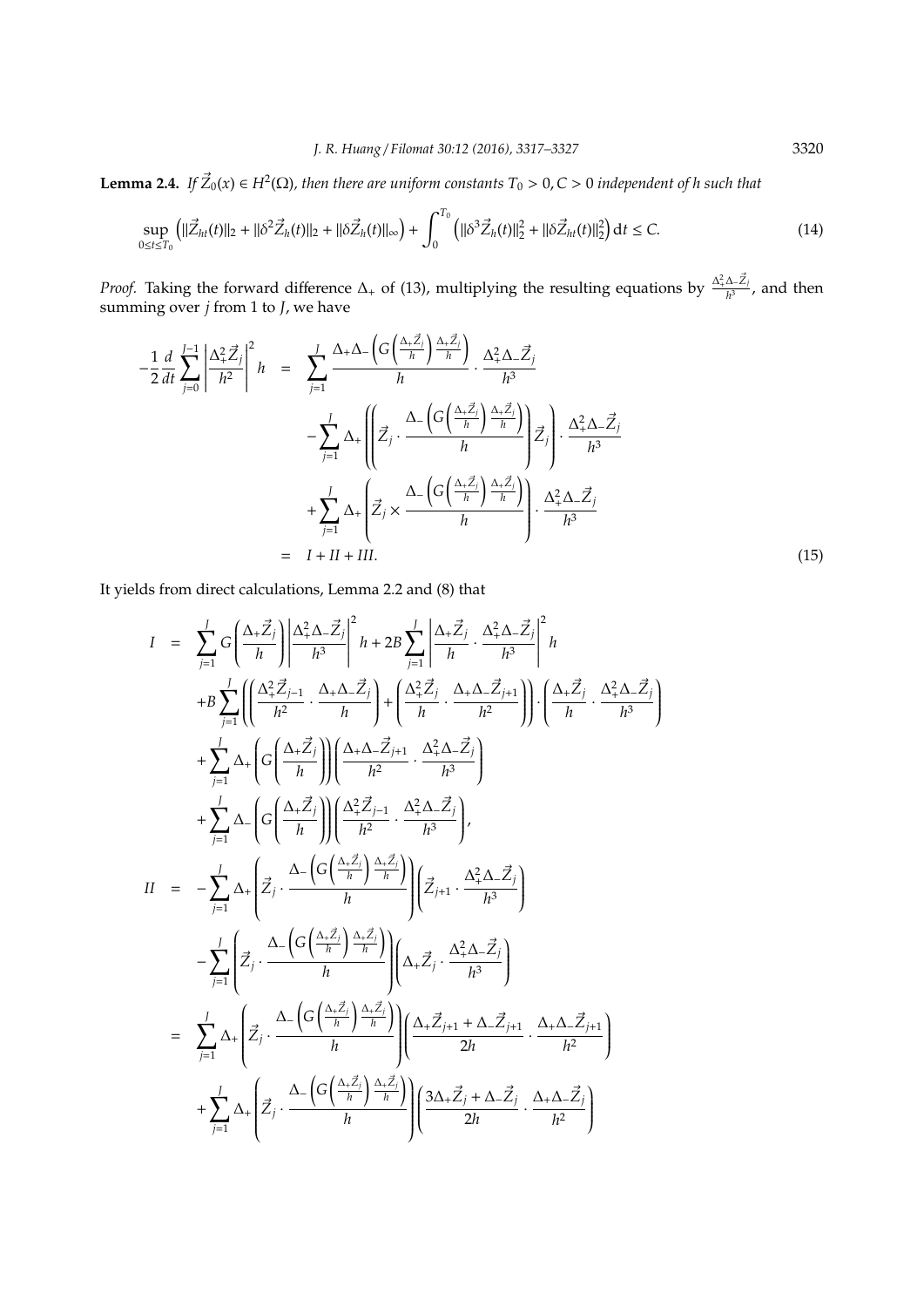$$
-\sum_{j=1}^{J} \left( \vec{Z}_{j} \cdot \frac{\Delta_{-}\left(G\left(\frac{\Delta_{+} \vec{Z}_{j}}{h}\right) \frac{\Delta_{+} \vec{Z}_{j}}{h}\right)}{h} \right) \left(\Delta_{+} \vec{Z}_{j} \cdot \frac{\Delta_{+}^{2} \Delta_{-} \vec{Z}_{j}}{h^{3}} \right),
$$
\n
$$
III = \sum_{j=1}^{J} \left( \Delta_{+} \vec{Z}_{j} \times \frac{\Delta_{-}\left(G\left(\frac{\Delta_{+} \vec{Z}_{j}}{h}\right) \frac{\Delta_{+} \vec{Z}_{j}}{h}\right)}{h} \right) \cdot \frac{\Delta_{+}^{2} \Delta_{-} \vec{Z}_{j}}{h^{3}}
$$
\n
$$
+\sum_{j=1}^{J} \left( \vec{Z}_{j+1} \times \frac{\Delta_{+} \Delta_{-}\left(G\left(\frac{\Delta_{+} \vec{Z}_{j}}{h}\right) \frac{\Delta_{+} \vec{Z}_{j}}{h}\right)}{h} \right) \cdot \frac{\Delta_{+}^{2} \Delta_{-} \vec{Z}_{j}}{h^{3}}
$$
\n
$$
= \sum_{j=1}^{J} \left( \Delta_{+} \vec{Z}_{j} \times \frac{\Delta_{-}\left(G\left(\frac{\Delta_{+} \vec{Z}_{j}}{h}\right) \frac{\Delta_{+} \vec{Z}_{j}}{h}\right)}{h} \right) \cdot \frac{\Delta_{+}^{2} \Delta_{-} \vec{Z}_{j}}{h^{3}}
$$
\n
$$
+2B \sum_{j=1}^{J} \left( \frac{\Delta_{+} \vec{Z}_{j}}{h} \cdot \frac{\Delta_{+}^{2} \Delta_{-} \vec{Z}_{j}}{h^{2}} \right) \left( \vec{Z}_{j+1} \times \frac{\Delta_{+} \vec{Z}_{j}}{h} \right) \cdot \frac{\Delta_{+}^{2} \Delta_{-} \vec{Z}_{j}}{h^{3}}
$$
\n
$$
-\sum_{j=1}^{J} \left( \vec{Z}_{j+1} \times \frac{\Delta_{+}^{2} \Delta_{-} \vec{Z}_{j}}{h^{3}} \right) \cdot \left[ \Delta_{+}\left( G\left(\frac{\Delta_{+} \vec{Z}_{j}}{h}\right) \right) \frac{\Delta_{+} \Delta_{-} \vec{Z}_{j+1}}{h^{2}} \right) \right. \
$$

Note that we can estimate the second term on the R.H.S. of *III* by the Cauchy inequality and (8)

$$
2B\sum_{j=1}^{J}\left(\frac{\Delta_{+}\vec{Z}_{j}}{h}\cdot\frac{\Delta_{+}^{2}\Delta_{-}\vec{Z}_{j}}{h^{2}}\right)\left(\vec{Z}_{j+1}\times\frac{\Delta_{+}\vec{Z}_{j}}{h}\right)\cdot\frac{\Delta_{+}^{2}\Delta_{-}\vec{Z}_{j}}{h^{3}}
$$
  

$$
\leq \frac{2}{3}B\sum_{j=1}^{J}\left|\frac{\Delta_{+}\vec{Z}_{j}}{h}\right|^{2}\left|\frac{\Delta_{+}^{2}\Delta_{-}\vec{Z}_{j}}{h^{3}}\right|^{2}h + \frac{3}{2}B\sum_{j=1}^{J}\left|\frac{\Delta_{+}\vec{Z}_{j}}{h}\cdot\frac{\Delta_{+}^{2}\Delta_{-}\vec{Z}_{j}}{h^{3}}\right|^{2}h.
$$
 (16)

In conclusion, we have from the above calculation, Lemma 2.1, and the Cauchy inequality that

$$
\frac{d}{dt}||\delta^2 \vec{Z}_h||_2^2 + A||\delta^3 \vec{Z}_h||_2^2
$$
\n
$$
\leq \frac{A}{2}||\delta^3 \vec{Z}_h||_2^2 + C||\delta \vec{Z}_h||_{\infty}^2||\delta^2 \vec{Z}_h||_{\infty}^2(||\delta^2 \vec{Z}_h||_2^2 + 1) + C(|\delta \vec{Z}_h||_{\infty}^6 + 1)(||\delta^2 \vec{Z}_h||_2^2 + 1)
$$
\n
$$
\leq \frac{3A}{4}||\delta^3 \vec{Z}_h||_2^2 + C||\delta^2 \vec{Z}_h||_2^8 + C,\n\tag{17}
$$

where we have used the following interpolations

$$
\|\delta \vec{Z}_h\|_{\infty} \le C \|\delta \vec{Z}_h\|_2^{\frac{1}{2}} \left( \|\delta^2 \vec{Z}_h\|_2 + \frac{\|\delta \vec{Z}_h\|_2}{2D} \right)^{\frac{1}{2}},\tag{18}
$$

$$
\|\delta^2 \vec{Z}_h\|_{\infty} \le C \|\delta^2 \vec{Z}_h\|_2^{\frac{1}{2}} \left( \|\delta^3 \vec{Z}_h\|_2 + \frac{\|\delta^2 \vec{Z}_h\|_2}{2D} \right)^{\frac{1}{2}}.
$$
\n(19)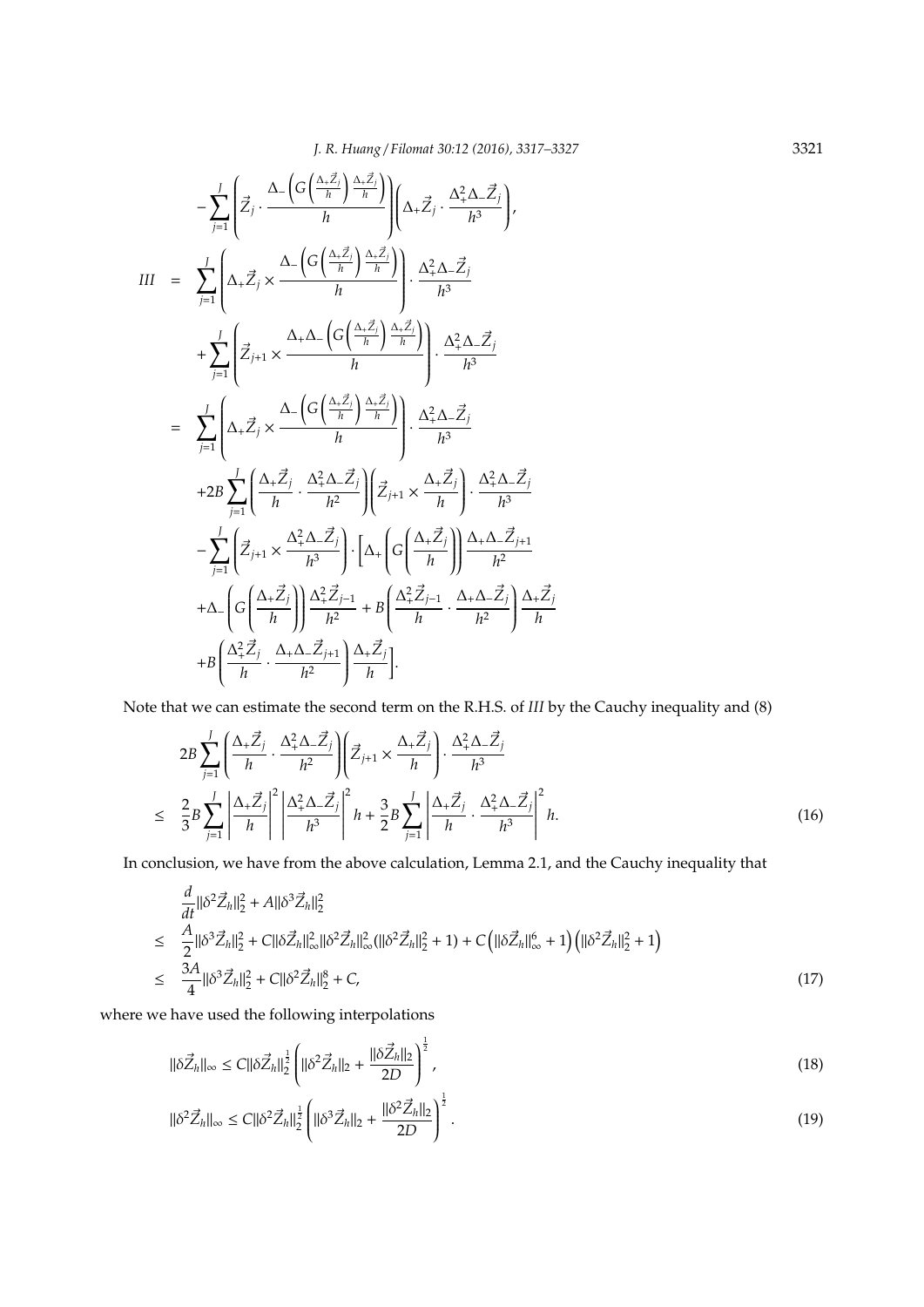Following by Gronwall's inequality, we have there exist a  $T_0 > 0$  independent of h, such that

$$
\sup_{0\leq t\leq T_0} \|\delta^2 \vec{Z}_h(t)\|_2^2 + \int_0^{T_0} \|\delta^3 \vec{Z}_h(t)\|_2^2 \mathrm{d}t \leq C.
$$

Finally, by noticing that

$$
\Delta_{-}\left(\frac{G\left(\frac{\Delta_{+} \vec{Z}_{j}}{h}\right)\frac{\Delta_{+} \vec{Z}_{j}}{h}}{h}\right) = G\left(\frac{\Delta_{+} \vec{Z}_{j-1}}{h}\right)\frac{\Delta_{-}\Delta_{+} \vec{Z}_{j}}{h^{2}} + B\left(\frac{\Delta_{+} \vec{Z}_{j-1}}{h}\cdot\frac{\Delta_{-}\Delta_{+} \vec{Z}_{j}}{h^{2}}\right)\frac{\Delta_{+} \vec{Z}_{j}}{h} + B\left(\frac{\Delta_{+} \vec{Z}_{j}}{h}\cdot\frac{\Delta_{-}\Delta_{+} \vec{Z}_{j}}{h^{2}}\right)\frac{\Delta_{+} \vec{Z}_{j}}{h}.\tag{20}
$$

Then we get (14) by (13), (18), (19), Lemma 2.3 and the Cauchy inequality.  $\square$ 

By the similar method as in the proof of Lemma 2.3 and Lemma 2.4 and using the induction argument, one gets the following Lemma.

**Lemma 2.5.** *Let*  $\vec{Z}_0(x) \in H^k(\Omega)$  ( $k \ge 2$ ). There are constants  $T_0 > 0$ ,  $C > 0$  independent of h such that

$$
\sup_{0 \le t \le T_0} \left\| \delta^{k-2s} \vec{Z}_{ht^s}(t) \right\|_2 + \int_0^{T_0} \left\| \delta^{k+1-2s} \vec{Z}_{ht^s}(t) \right\|_2^2 \, \mathrm{d}t \le C. \tag{21}
$$

From Lemma 2.5, *a priori* estimates for solutions to the differential-difference equation (4)-(6), we conclude that there exists a generic constant  $T_0 > 0$  such that problem (1)-(2) admits a smooth solution in  $\Omega \times [0, T_0]$  by the standard procedure. This result is stated as follows.

**Theorem 2.6.** Let  $\vec{Z}_0(x) \in H^k(\Omega)$  ( $k \geq 2$ ). Then problem (1)-(2) admits at least one local smooth solution  $\vec{Z}(x, t)$ :

$$
\vec{Z}(x,t)\in\mathcal{F}(T_0)=\left(\bigcap_{s=0}^{\left[\frac{k}{2}\right]}W^{s,\infty}\left(0,T_0;H^{k-2s}(\Omega)\right)\right)\bigcap\left(\bigcap_{s=0}^{\left[\frac{k+1}{2}\right]}H^s\left(0,T_0;H^{k+1-2s}(\Omega)\right)\right).
$$

#### **3.** *A* > **0: Global Smooth Solution**

In section 2, we have obtained a local smooth solution for  $(1)-(2)$ . In this section, we intend to prove the existence of global smooth solution to problem (1)-(2) by deriving the global (in time) estimates for given *A* and *B*. In the following, we always suppose  $\vec{Z}(x, t)$  is a global smooth solution of problem (1)-(2). For  $p \ge 1$ , denote by  $L^p = L^p(\Omega)$  the  $L^p$  space with the norm  $\|\cdot\|_{L^p}$ . For  $k \ge 1$  and  $p \ge 1$ , denote by  $W^{k,p} = W^{k,p}(\Omega)$  the Sobolev space whose norm is  $\|\cdot\|_{W^{k,p}}$ ,  $H^k = W^{k,2}(\Omega)$ .

**Lemma 3.1.** Let  $\vec{Z}_0(x) \in W^{1,4}(\Omega)$ , and suppose that  $\vec{Z}(x,t)$  is a global smooth solution of problem (1)-(2). Then for *any given T* > 0*, we have*

$$
|\vec{Z}(x,t)| = 1, \quad \forall (x,t) \in \Omega \times [0,T]. \tag{22}
$$

$$
\sup_{0\leq t\leq T}\left(\frac{A}{2}\|\vec{Z}_x(\cdot,t)\|_{L^2}^2 + \frac{B}{4}\|\vec{Z}_x(\cdot,t)\|_{L^4}^4\right) + \int_0^T \|\vec{Z}\times (G(\vec{Z}_x)\vec{Z}_x)_x(\cdot,t)\|_{L^2}^2 dt = \frac{A}{2}\|\vec{Z}_{0x}\|_{L^2}^2 + \frac{B}{4}\|\vec{Z}_{0x}\|_{L^4}^4,\tag{23}
$$

$$
\int_0^T \|\vec{Z}_t(\cdot,t)\|_{L^2}^2 dt \le A \|\vec{Z}_{0x}\|_{L^2}^2 + B \|\vec{Z}_{0x}\|_{L^4}^4,
$$
\n(24)

$$
8B^2 \int_0^T |||\vec{Z}_x| (\vec{Z}_x \cdot \vec{Z}_{xx})(\cdot, t)||^2_{L^2} dt \leq \frac{A}{2} ||\vec{Z}_{0x}||^2_{L^2} + \frac{B}{4} ||\vec{Z}_{0x}||^4_{L^4}.
$$
 (25)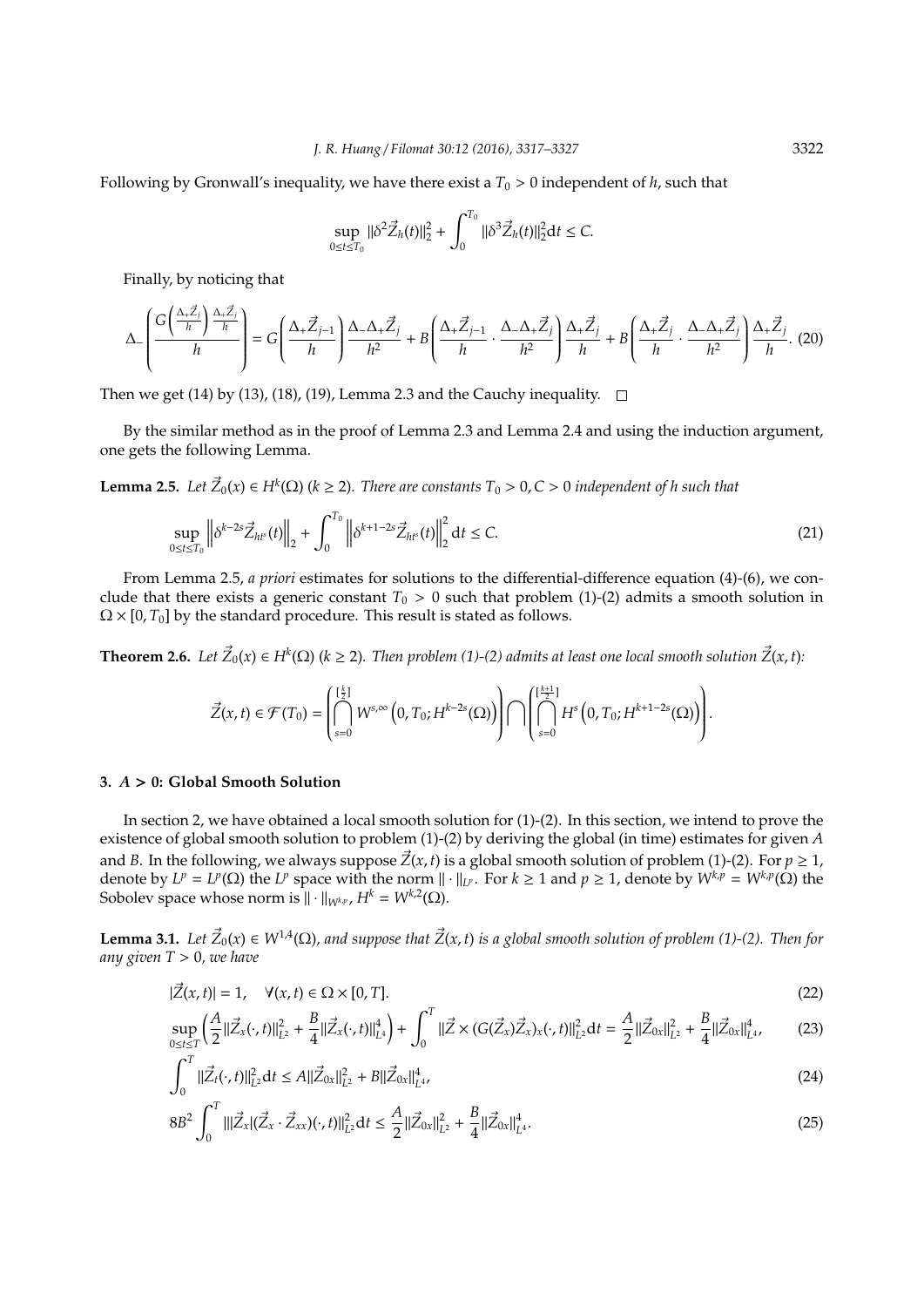*Proof.* Multiplying (1) by  $\vec{Z}(x, t)$ , we have  $\vec{Z}(x, t) \cdot \vec{Z}_t(x, t) = 0$ . This implies (22). Then differentiating (1) with respect to *x,* multiplying the resulting equation by  $G(\vec{Z}_x)\vec{Z}_x$ , and then integrating it over Ω , we have

$$
\frac{A}{2}\frac{d}{dt}\|\vec{Z}_{x}\|_{L^{2}}^{2} + \frac{B}{4}\frac{d}{dt}\|\vec{Z}_{x}\|_{L^{4}}^{4} + \|\vec{Z} \times (G(\vec{Z}_{x})\vec{Z}_{x})_{x}\|_{L^{2}}^{2} = 0.
$$
\n(26)

This implies the basic energy equality

$$
\frac{A}{2}||\vec{Z}_x(\cdot,t)||_{L^2}^2 + \frac{B}{4}||\vec{Z}_x(\cdot,t)||_{L^4}^4 + \int_0^t ||\vec{Z} \times (G(\vec{Z}_x)\vec{Z}_x)_x||_{L^2}^2 dt = \frac{A}{2}||\vec{Z}_{0x}||_{L^2}^2 + \frac{B}{4}||\vec{Z}_{0x}||_{L^4}^4.
$$
\n(27)

Note that

$$
\|\vec{Z} \times (G(\vec{Z}_x)\vec{Z}_x)_x\|_{L^2}^2 = \|\vec{Z} \times (\vec{Z} \times (G(\vec{Z}_x)\vec{Z}_x)_x)\|_{L^2}^2.
$$
\n(28)

This, together with (1), yields that

$$
\int_0^t \|\vec{Z}_t\|_{L^2}^2 dt \le A \|\vec{Z}_{0x}\|_{L^2}^2 + B \|\vec{Z}_{0x}\|_{L^4}^4.
$$
\n(29)

Observing that

$$
\|\vec{Z} \times (G(\vec{Z}_{x})\vec{Z}_{x})_{x}\|_{L^{2}}^{2}
$$
\n
$$
= \|\vec{Z} \times (\vec{Z} \times (G(\vec{Z}_{x})\vec{Z}_{x})_{x})\|_{L^{2}}^{2}
$$
\n
$$
= \|\vec{Z} \cdot (G(\vec{Z}_{x})\vec{Z}_{x})_{x}\|_{L^{2}}^{2} - (G(\vec{Z}_{x})\vec{Z}_{x})_{x}\|_{L^{2}}^{2}
$$
\n
$$
= \|\left(G(\vec{Z}_{x})\vec{Z}_{x})_{x}\|_{2}^{2} - \|\vec{Z} \cdot (G(\vec{Z}_{x})\vec{Z}_{x})_{x}\|_{L^{2}}^{2}
$$
\n
$$
= \int_{\Omega} [G^{2}(\vec{Z}_{x})|\vec{Z}_{xx}|^{2} + 4B^{2} |(\vec{Z}_{x} \cdot \vec{Z}_{xx})\vec{Z}_{x}|^{2} + 4BG(\vec{Z}_{x})|\vec{Z}_{x} \cdot \vec{Z}_{xx}|^{2} ]dx - \int_{\Omega} G^{2}(\vec{Z}_{x}) (\vec{Z} \cdot \vec{Z}_{xx})^{2} dx
$$
\n
$$
\geq \int_{\Omega} (4B^{2} |(\vec{Z}_{x} \cdot \vec{Z}_{xx})\vec{Z}_{x}|^{2} + 4BG(\vec{Z}_{x})|\vec{Z}_{x} \cdot \vec{Z}_{xx}|^{2}) dx
$$
\n
$$
\geq \int_{\Omega} 8B^{2} |\vec{Z}_{x}|^{2} |\vec{Z}_{x} \cdot \vec{Z}_{xx}|^{2} dx.
$$
\n(30)

Therefore, (25) follows.  $\square$ 

**Remark 3.2.** *From the proof of (30), we have*

$$
\|\vec{Z} \times (G(\vec{Z}_{x})\vec{Z}_{x})_{x}\|_{L^{2}}^{2}
$$
\n
$$
\geq \int_{\Omega} G^{2}(\vec{Z}_{x}) |\vec{Z}_{xx}|^{2} dx - \int_{\Omega} G^{2}(\vec{Z}_{x}) (\vec{Z} \cdot \vec{Z}_{xx})^{2} dx
$$
\n
$$
\geq \int_{\Omega} G^{2}(\vec{Z}_{x}) |\vec{Z}_{xx}|^{2} dx - \int_{\Omega} G^{2}(\vec{Z}_{x}) (\vec{Z} \cdot \vec{Z}_{xx})^{2} dx
$$
\n
$$
\geq \int_{\Omega} G^{2}(\vec{Z}_{x}) |\vec{Z}_{xx}|^{2} dx - 2A^{2} \int_{\Omega} |\vec{Z}_{x}|^{4} dx - 2B^{2} \int_{\Omega} |\vec{Z}_{x}|^{8} dx
$$
\n
$$
\geq \int_{\Omega} (A^{2} + B^{2}|\vec{Z}_{x}|^{2}) |\vec{Z}_{xx}|^{2} dx - 2A^{2} \int_{\Omega} |\vec{Z}_{x}|^{4} dx - 2B^{2} |||\vec{Z}_{x}|^{4} ||_{L^{\infty}} \int_{\Omega} |\vec{Z}_{x}|^{4} dx.
$$
\n(31)

*It yields from the one dimensional Sobolev embedding*  $W^{1,1}(\Omega) \hookrightarrow L^{\infty}(\Omega)$  *that* 

$$
\begin{split} \|\vec{Z}_{x}|^{4}\|_{L^{\infty}} &\leq c_{s}\|\|\vec{Z}_{x}|^{4}\|_{L^{1}} + c_{s}\|(\|\vec{Z}_{x}|^{4})_{x}\|_{L^{1}} \\ &\leq c_{s}\|\vec{Z}_{x}\|_{L^{4}}^{4} + 2c_{s}\|\|\vec{Z}_{x}|^{2}(\vec{Z}_{x} \cdot \vec{Z}_{xx})\|_{L^{1}} \\ &\leq c_{s}\|\vec{Z}_{x}\|_{L^{4}}^{4} + 2c_{s}\|\vec{Z}_{x}\|_{L^{2}}\|\|\vec{Z}_{x}|(\vec{Z}_{x} \cdot \vec{Z}_{xx})\|_{L^{2}}, \end{split} \tag{32}
$$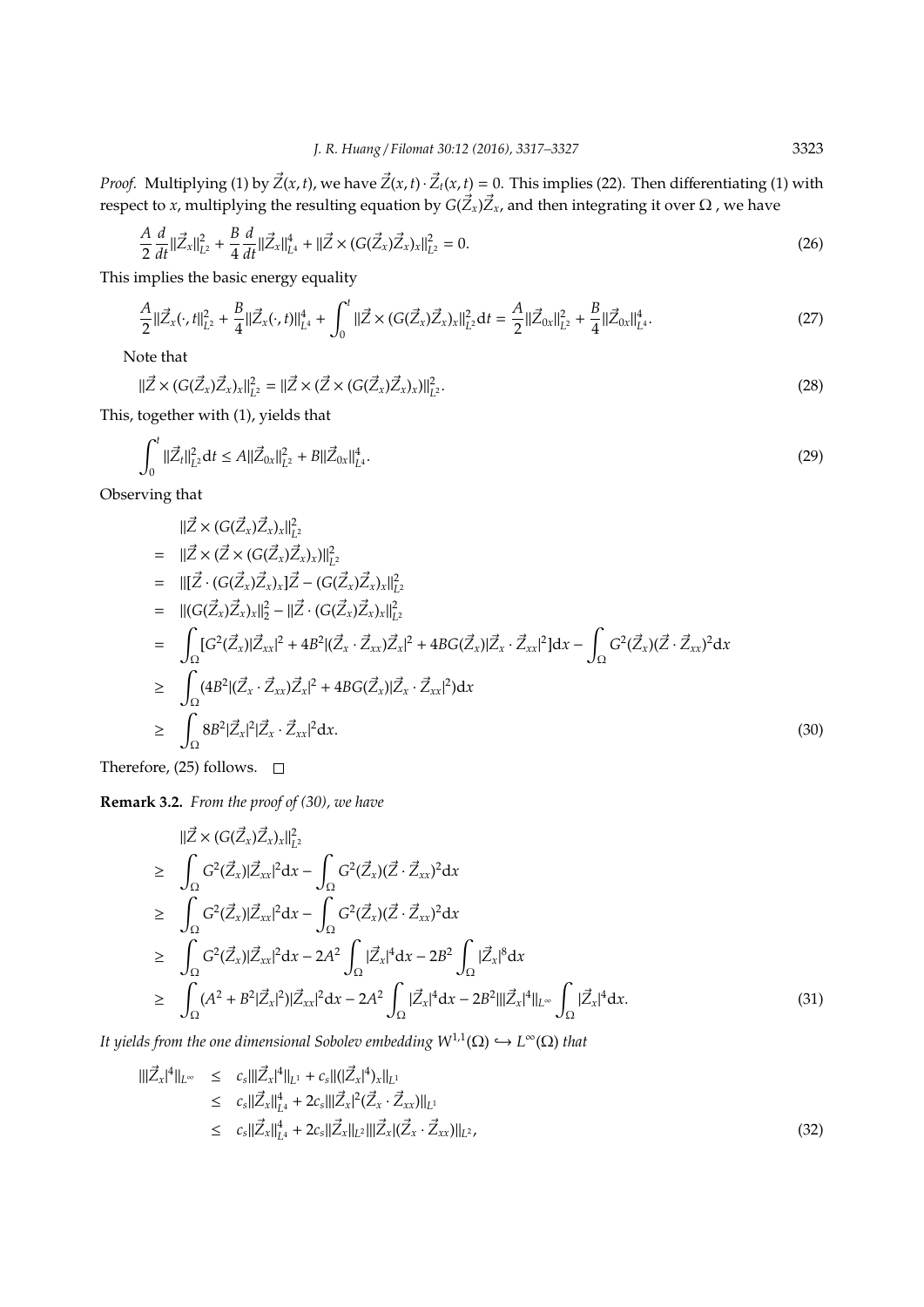*where c<sup>s</sup> is a Sobolev constant. If we assume that A* < 1*, then by using Lemma 3.1, (31) and (32), we can conclude that*

$$
A^{2} \int_{0}^{T} \|\vec{Z}_{xx}(\cdot,t)\|_{L^{2}}^{2} \mathrm{d}t \leq C(B,c_{s},\|\vec{Z}_{0x}\|_{W^{1,4}},T), \tag{33}
$$

where the generic constant C(B,  $c_s$ ,  $\|\vec Z_{0x}\|_{W^{1,A}}$ ) is independent of A. This remark will be useful in the next section for *the sake of establishing the global existence of weak solutions when*  $A \rightarrow 0$ *.* 

In the following lemmas, denote by *C* the uniform constants depending on *A* and *B*, but independent of  $\vec{Z}(x, t)$ .

**Lemma 3.3.** Let  $\vec{Z}_0(x) \in H^2(\Omega)$ , and suppose that  $\vec{Z}(x,t)$  is a global smooth solution of problem (1)-(2). Then for *any given T* > 0*, we have*

$$
\sup_{0 \le t \le T} (\|\vec{Z}_t(\cdot,t)\|_{L^2} + \|\vec{Z}_{xx}(\cdot,t)\|_{L^2} + \|\vec{Z}_x(\cdot,t)\|_{L^\infty} + \|(G(\vec{Z}_x)\vec{Z}_x)_x(\cdot,t)\|_{L^2}) + \int_0^T (\|\vec{Z}_{xt}(\cdot,t)\|_{L^2}^2 + \|\vec{Z}_{xxx}(\cdot,t)\|_{L^2}^2)dt \le C. (34)
$$

*Proof.* Differential (3) with respect to *t*, then multiplying the resulting equation by  $\vec{Z}_t$  and integrating it over Ω, one has

$$
\frac{1}{2}\frac{d}{dt}\int_{\Omega}|\vec{Z}_t|^2dx = \int_{\Omega} (G(\vec{Z}_x)\vec{Z}_x)_{xt} \cdot \vec{Z}_t dx + \int_{\Omega} G(\vec{Z}_x)|\vec{Z}_x|^2|\vec{Z}_t|^2 dx + \int_{\Omega} (\vec{Z} \times (G(\vec{Z}_x)\vec{Z}_x)_{xt}) \cdot \vec{Z}_t dx.
$$
(35)

We get from the first term on the right-hand side of (35) that

$$
\int_{\Omega} (G(\vec{Z}_x)\vec{Z}_x)_{xt} \cdot \vec{Z}_t dx
$$
\n
$$
= -\int_{\Omega} (G(\vec{Z}_x)\vec{Z}_x)_t \cdot \vec{Z}_{xt} dx
$$
\n
$$
= -\int_{\Omega} [2B(\vec{Z}_x \cdot \vec{Z}_{xt})\vec{Z}_x + (A + B|\vec{Z}_x|^2)\vec{Z}_{xt}] \cdot \vec{Z}_{xt} dx
$$
\n
$$
= -2B \int_{\Omega} |\vec{Z}_x \cdot \vec{Z}_{xt}|^2 dx - A \int_{\Omega} |\vec{Z}_{xt}|^2 dx - B \int_{\Omega} |\vec{Z}_x|^2 |\vec{Z}_{xt}|^2 dx.
$$
\n(36)

For the second term on the right-hand side of (35), we have

$$
\int_{\Omega} G(\vec{Z}_x) |\vec{Z}_x|^2 |\vec{Z}_t|^2 dx \le (A \|\|\vec{Z}_x\|^2\|_{L^\infty} + B \|\|\vec{Z}_x\|^2\|_{L^\infty}^2) \|\vec{Z}_t\|_{L^2}^2 \le C(1 + \|\|\vec{Z}_x|(\vec{Z}_x \cdot \vec{Z}_{xx})\|_{L^2}^2) \|\vec{Z}_t\|_{L^2}^2,\tag{37}
$$

where we have used Lemma 3.1, (32) and  $\|\vec{Z}_x|^2\|_{L^\infty} \le C \|\vec{Z}_x\|^4\|_{L^\infty}^{\frac{1}{2}}$ . We finally deal with the third term as follows,

$$
\int_{\Omega} [\vec{Z} \times (G(\vec{Z}_{x}) \vec{Z}_{x})_{xt}] \cdot \vec{Z}_{t} dx
$$
\n=
$$
- \int_{\Omega} [\vec{Z} \times (G(\vec{Z}_{x}) \vec{Z}_{x})_{t}] \cdot \vec{Z}_{xt} dx - \int_{\Omega} [\vec{Z}_{x} \times (G(\vec{Z}_{x}) \vec{Z}_{x})_{t}] \cdot \vec{Z}_{t} dx
$$
\n=
$$
- 2B \int_{\Omega} (\vec{Z}_{x} \cdot \vec{Z}_{xt}) (\vec{Z} \times \vec{Z}_{x}) \cdot \vec{Z}_{xt} dx - \int_{\Omega} G(\vec{Z}_{x}) (\vec{Z}_{x} \times \vec{Z}_{xt}) \cdot \vec{Z}_{t} dx
$$
\n
$$
\leq \frac{2B}{3} \int_{\Omega} |\vec{Z}_{x}|^{2} |\vec{Z}_{xt}|^{2} dx + \frac{3B}{2} \int_{\Omega} |\vec{Z}_{x} \cdot \vec{Z}_{xt}|^{2} dx + \frac{B}{6} \int_{\Omega} |\vec{Z}_{x}|^{2} |\vec{Z}_{xt}|^{2} + C \int_{\Omega} G^{2}(\vec{Z}_{x}) |\vec{Z}_{t}|^{2} dx
$$
\n=
$$
\frac{5B}{6} \int_{\Omega} |\vec{Z}_{x}|^{2} |\vec{Z}_{xt}|^{2} dx + \frac{3B}{2} \int_{\Omega} |\vec{Z}_{x} \cdot \vec{Z}_{xt}|^{2} dx + C(1 + |||\vec{Z}_{x}|^{4}||_{L^{\infty}}) \int_{\Omega} |\vec{Z}_{t}|^{2} dx
$$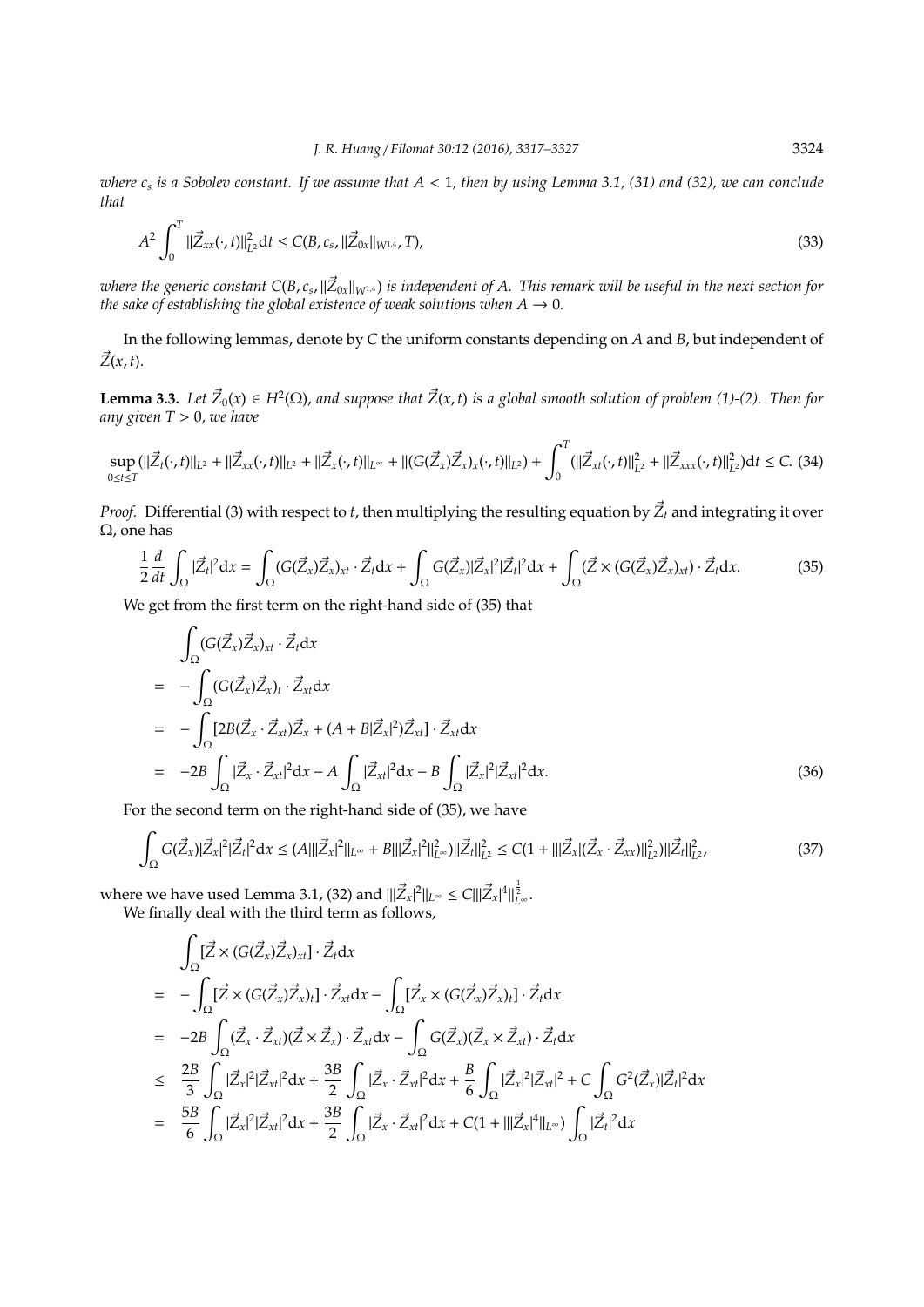*J. R. Huang* / *Filomat 30:12 (2016), 3317–3327* 3325

$$
\leq \frac{5B}{6} \int_{\Omega} |\vec{Z}_x|^2 |\vec{Z}_{xt}|^2 dx + \frac{3B}{2} \int_{\Omega} |\vec{Z}_x \cdot \vec{Z}_{xt}|^2 dx + C \left( 1 + \left\| |\vec{Z}_x| (\vec{Z}_x \cdot \vec{Z}_{xx})| \right\|_{L^2}^2 \right) \int_{\Omega} |\vec{Z}_t|^2 dx. \tag{38}
$$

In conclusion, we have

$$
\frac{d}{dt}||\vec{Z}_{t}||_{L^{2}}^{2} + A \int_{\Omega} |\vec{Z}_{xt}|^{2} dx + B \int_{\Omega} |\vec{Z}_{x}|^{2} |\vec{Z}_{xt}|^{2} dx \leq C(|||\vec{Z}_{x}|(\vec{Z}_{x} \cdot \vec{Z}_{xx})||_{L^{2}}^{2} + 1)||\vec{Z}_{t}||_{L^{2}}^{2}.
$$
\n(39)

Then following by Gronwall's inequality and (25), we get

$$
\sup_{0 \le t \le T} \|\vec{Z}_t\|_{L^2} + A \int_0^T \int_{\Omega} |\vec{Z}_{xt}|^2 \mathrm{d}x \mathrm{d}t + B \int_0^T \int_{\Omega} |\vec{Z}_x|^2 |\vec{Z}_{xt}|^2 \mathrm{d}x \mathrm{d}t \le C. \tag{40}
$$

Multiply (3) by  $\vec{Z}_{xx}$ , and then integrating it over Ω, we have

$$
2B \int_{\Omega} |\vec{Z}_{x} \cdot \vec{Z}_{xx}|^{2} dx + \int_{\Omega} (A + B|\vec{Z}_{x}|^{2}) |\vec{Z}_{xx}|^{2} dx
$$
\n
$$
= \int_{\Omega} \vec{Z}_{t} \cdot \vec{Z}_{xx} dx + \int_{\Omega} G(\vec{Z}_{x}) |\vec{Z}_{x}|^{4} dx - 2B \int_{\Omega} (\vec{Z}_{x} \cdot \vec{Z}_{xx})(\vec{Z} \times \vec{Z}_{x}) \cdot \vec{Z}_{xx} dx
$$
\n
$$
\leq \frac{A}{2} \int_{\Omega} |\vec{Z}_{xx}|^{2} dx + C \int_{\Omega} |\vec{Z}_{t}|^{2} dx + |||\vec{Z}_{x}|^{4}||_{L^{\infty}} \int_{\Omega} (A + B|\vec{Z}_{x}|^{2}) dx
$$
\n
$$
+ \frac{3B}{2} \int_{\Omega} |\vec{Z}_{x} \cdot \vec{Z}_{xx}|^{2} dx + \frac{2B}{3} \int_{\Omega} |\vec{Z}_{x}|^{2} |\vec{Z}_{xx}|^{2} dx
$$
\n
$$
\leq \frac{A}{2} \int_{\Omega} |\vec{Z}_{xx}|^{2} dx + C + C |||\vec{Z}_{x}|^{2} (\vec{Z}_{x} \cdot \vec{Z}_{xx})||_{L^{1}} + \frac{3B}{2} \int_{\Omega} |\vec{Z}_{x} \cdot \vec{Z}_{xx}|^{2} dx + \frac{2B}{3} \int_{\Omega} |\vec{Z}_{x}|^{2} |\vec{Z}_{xx}|^{2} dx
$$
\n
$$
\leq \frac{A}{2} \int_{\Omega} |\vec{Z}_{xx}|^{2} dx + C + C \int_{\Omega} |\vec{Z}_{x}|^{4} dx + \frac{5B}{3} \int_{\Omega} |\vec{Z}_{x} \cdot \vec{Z}_{xx}|^{2} dx + \frac{2B}{3} \int_{\Omega} |\vec{Z}_{x}|^{2} |\vec{Z}_{xx}|^{2} dx
$$
\n
$$
\leq \frac{A}{2} \int_{\Omega} |\vec{Z}_{xx}|^{2} dx + C + \frac{5B}{3} \int_{\Omega} |\vec{Z}_{x} \cdot \vec{Z}_{xx}|^{2} dx + \frac{2B}{3} \int_{\Omega} |\vec{Z}_{x}|^{2} |\vec{Z}_{xx}|^{2} dx. \tag{41}
$$

Then we conclude that sup  $\|\vec{Z}_{xx}(\cdot,t)\|_2 \le C$ , and then the estimate about  $\|\vec{Z}_x\|_\infty$  follows by one dimensional  $0 \le t \le T$ Sobolev embedding.

Finally, multiplying (3) by ( $G( Z_x ) Z_x )_x$ , and then integrating over Ω, we have

$$
\int_{\Omega} \vec{Z}_t \cdot (G(\vec{Z}_x) \vec{Z}_x)_x dx = \int_{\Omega} |(G(\vec{Z}_x) \vec{Z}_x)_x|^2 dx - \int_{\Omega} G(\vec{Z}_x)^2 |\vec{Z}_x|^4 dx
$$
\n
$$
= \int_{\Omega} |(G(\vec{Z}_x) \vec{Z}_x)_x|^2 dx - \int_{\Omega} A^2 (|\vec{Z}_x|^4 + B^2 |\vec{Z}_x|^8 + 2AB |\vec{Z}_x|^6) dx. \tag{42}
$$

Then (34) follows from the interpolation inequalities.  $\Box$ 

Using the mathematical induction, we have the following Lemma.

**Lemma 3.4.** Let  $\vec{Z}_0(x) \in H^k(\Omega)$ ,  $k \geq 2$  and suppose that  $\vec{Z}(x,t)$  is a global smooth solution of problem (1)-(2). Then *for any given*  $T > 0$ *, there is*  $C > 0$  *such that* 

$$
\sup_{0 \le t \le T} ||\partial_t^s \partial_x^{k-2s} \vec{Z}(\cdot, t)||_{L^2} + \int_0^T ||\partial_t^s \partial_x^{k+1-2s} \vec{Z}(\cdot, t)||_{L^2}^2 \, dt \le C, \quad 0 \le s \le [k/2]. \tag{43}
$$

Combining the local existence obtained in section 2 and the global in time estimates in Lemma 3.4, we can get the existence of global smooth solution to problem (1)-(2) in the following sense.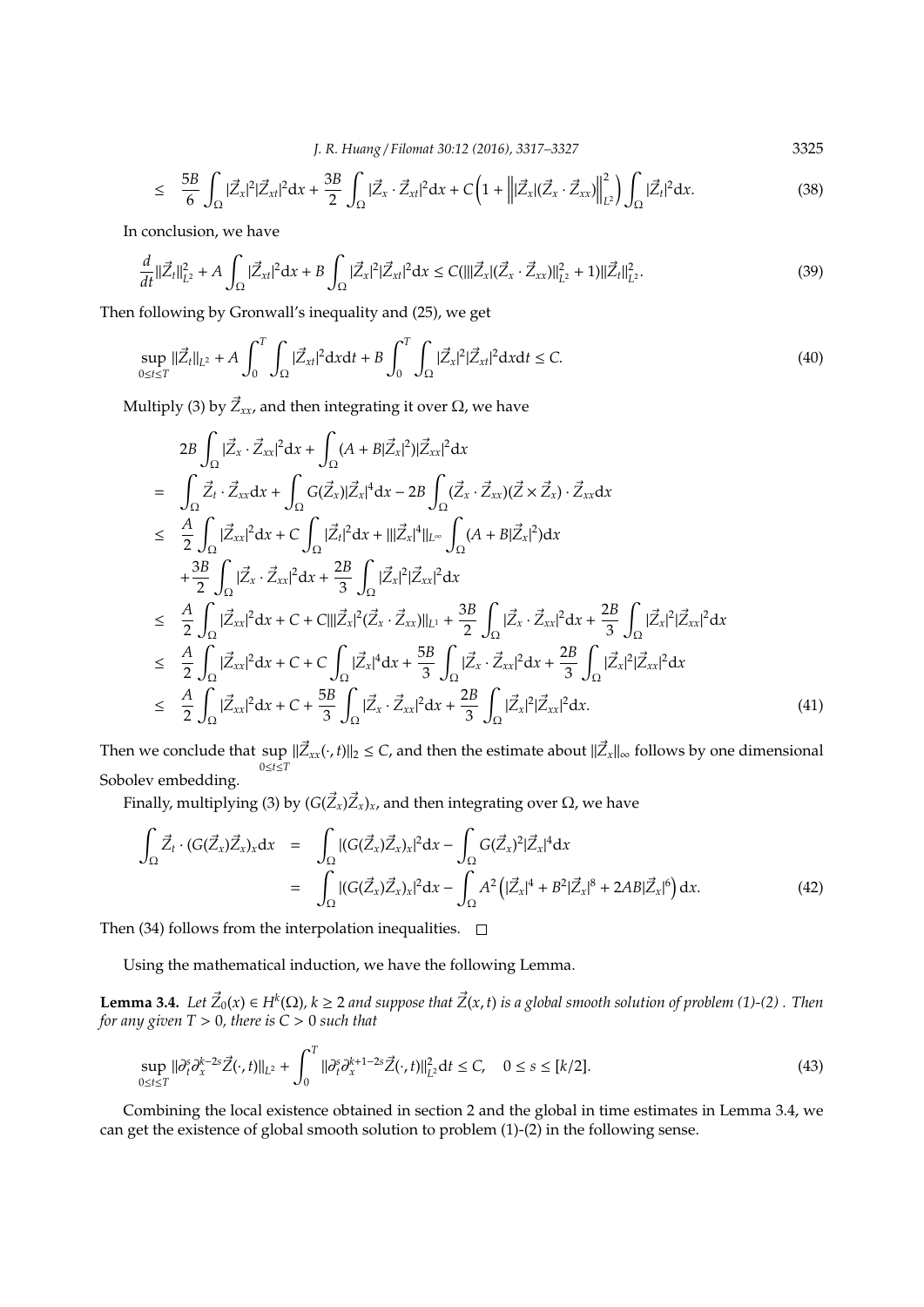**Theorem 3.5.** Let  $\vec{Z}_0(x) \in H^k(\Omega)$ ,  $k \geq 2$ . Then for any given  $T > 0$ , problem (1)-(2) admits at least one global *smooth solution*  $\vec{Z}(x, t)$ *:* 

$$
\vec{Z}(x,t)\in\mathcal{F}(T)=\left(\bigcap_{s=0}^{\left[\frac{k}{2}\right]}W^{s,\infty}\left(0,T;H^{k-2s}(\Omega)\right)\right)\bigcap\left(\bigcap_{s=0}^{\left[\frac{k+1}{2}\right]}H^{s}\left(0,T;H^{k+1-2s}(\Omega)\right)\right).
$$

The uniqueness of the global smooth solution can be proved by standard discussion.

## **4.** *A* = **0: Global Weak Solution**

**Lemma 4.1.** *([1])* Let  $p \ge 2$ . Then there holds for all  $a, b \in \mathbb{R}^k$ 

$$
(|a|^{p-2}a - |b|^{p-2}b) \cdot (a - b) \ge 2^{p-2}|a - b|^p. \tag{44}
$$

**Proof of Theorem 1.2** For any  $\vec{Z}_0(x) \in W^{1,4}(\Omega)$ , we can construct a approximate sequence  $\{Z_0^{(k)}\}$  $\binom{k}{0}(x)\}_{k=0}^{\infty}$  $\sum_{k=1}^{\infty}$  such that  $\vec{Z}_0^{(k)}$  $_{0}^{(k)}(x)$  ∈  $H^{k}(\Omega)$  ( $k ≥ 2$ ) and  $\vec{Z}_{0}^{(k)}$  $\mathcal{Z}_0(x)$  →  $\mathcal{Z}_0(x)$  in  $W^{1,4}(\Omega)$ . Suppose that  $\{\mathcal{Z}^{(k)}(x,t)\}_{k=0}^\infty$  $\sum_{k=1}^{\infty}$  is the sequence of regular solutions corresponding to the initial data  $\{Z_0^{(k)}\}$  $\binom{k}{0}(x)\}_{k=0}^{\infty}$ *k*=1 . Then by Lemma 3.1 in Section three, we have from the estimates uniform in the parameter *A* that

$$
\{\vec{Z}^{(k)}(x,t)\}_{k=1}^{\infty} \text{ is a bounded set in } L^{\infty}(0,T;W^{1,4}(\Omega)),\tag{45}
$$

$$
\{\partial_t \vec{Z}^{(k)}(x,t)\}_{k=1}^{\infty} \text{ is a bounded set in } L^2(0,T;L^2(\Omega)).\tag{46}
$$

Then one can pass to a subsequence, without changing notation, to get that as  $k \to \infty$ ,

$$
\vec{Z}^{(k)} \rightharpoonup \vec{Z} \text{ weakly* in } L^{\infty}(0, T; W^{1,4}(\Omega)), \tag{47}
$$

$$
\vec{Z}_{t}^{(k)} \rightarrow \vec{Z}_{t} \text{ weakly in } L^{2}(0, T; L^{2}(\Omega)). \tag{48}
$$

By the compactness argument, one have

$$
\vec{Z}^{(k)} \to \vec{Z} \text{ strongly in } C(Q_T), \ Q_T = \Omega \times [0, T]. \tag{49}
$$

Now we claim that

$$
\vec{Z}_x^{(k)} \to \vec{Z}_x \text{ strongly in } L^4(Q_T). \tag{50}
$$

In fact, by Lemma 4.1, we have

$$
\int_{Q_T} |\vec{Z}_x^{(k)} - \vec{Z}_x|^4 dxdt \leq \frac{1}{4} \int_{Q_T} (|\vec{Z}_x^{(k)}|^2 \vec{Z}_x^{(k)} - |\vec{Z}_x|^2 \vec{Z}_x) \cdot (\vec{Z}_x^{(k)} - \vec{Z}_x) dxdt \n= \frac{1}{4} \int_{Q_T} |\vec{Z}_x^{(k)}|^2 \vec{Z}_x^{(k)} \cdot (\vec{Z}_x^{(k)} - \vec{Z}_x) - \frac{1}{4} \int_{Q_T} |\vec{Z}_x|^2 \vec{Z}_x \cdot (\vec{Z}_x^{(k)} - \vec{Z}_x) dxdt \n= I_1 + I_2.
$$
\n(51)

Note that  $|\vec{Z}_x|^2 \vec{Z}_x \in L^\infty(0,T;L^{\frac{4}{3}})$  and  $L^{\frac{4}{3}} = (L^4)^*$  (the dual space of  $L^4$ ) and by the weak convergence of { $\vec{Z}^{(k)}(x,t)$ }<sup>∞</sup>  $_{k=1}^{\infty}$ , we have

$$
I_2 \to 0, k \to \infty. \tag{52}
$$

On the other hand, recalling (3), Lemma 3.1 and Remark 3.2, we get

$$
I_1 = -\frac{1}{4} \langle \left( |\vec{Z}_x^{(k)}|^2 \vec{Z}_x^{(k)} \right)_x, \vec{Z}^{(k)} - \vec{Z} \rangle
$$